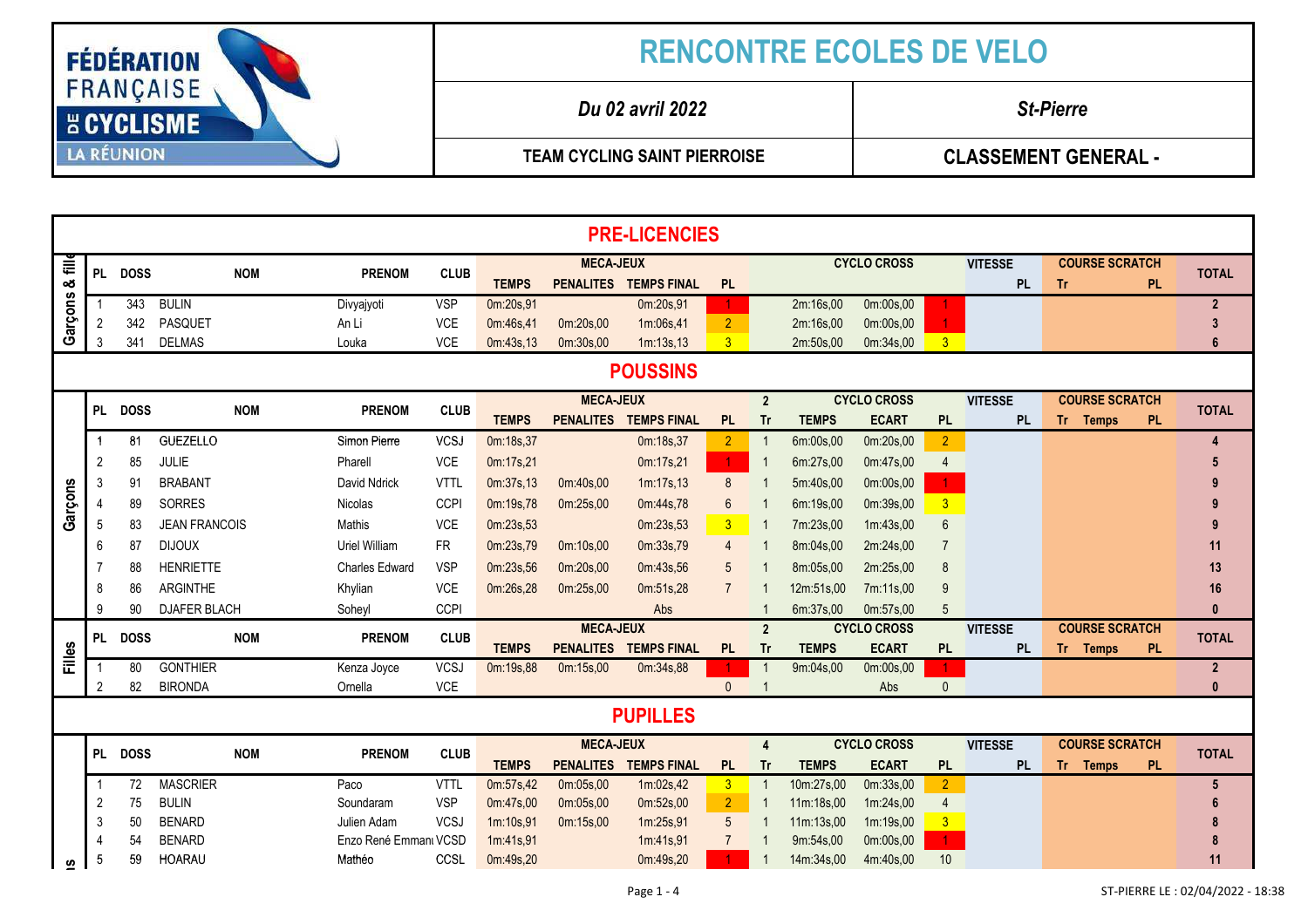| <b>FÉDÉRATION</b>              |                |                   |                             |                        |                  | <b>RENCONTRE ECOLES DE VELO</b> |                  |                                     |                 |                |                                      |                             |                |                                       |                       |                |  |  |
|--------------------------------|----------------|-------------------|-----------------------------|------------------------|------------------|---------------------------------|------------------|-------------------------------------|-----------------|----------------|--------------------------------------|-----------------------------|----------------|---------------------------------------|-----------------------|----------------|--|--|
| FRANÇAISE<br><b>E CYCLISME</b> |                |                   |                             |                        | Du 02 avril 2022 |                                 |                  |                                     |                 |                |                                      | <b>St-Pierre</b>            |                |                                       |                       |                |  |  |
|                                |                | <b>LA RÉUNION</b> |                             |                        |                  |                                 |                  | <b>TEAM CYCLING SAINT PIERROISE</b> |                 |                |                                      | <b>CLASSEMENT GENERAL -</b> |                |                                       |                       |                |  |  |
|                                |                |                   |                             |                        |                  |                                 |                  |                                     |                 |                |                                      |                             |                |                                       |                       |                |  |  |
| Garçor                         | 6              | 57                | <b>CLAPIER</b>              | Arthur                 | <b>VCE</b>       | 1m:07s,40                       |                  | 1m:07s,40                           | 4               |                | 13m:02s,00                           | 3m:08s,00                   | 8              |                                       |                       | 12             |  |  |
|                                | $\overline{7}$ | 65                | <b>LAPOTERIE</b>            | Léo                    | CCSL             | 1m:18s,40                       | 0m:20s,00        | 1m:38s,40                           | 6               |                | 11m:26s,00                           | 1m:32s,00                   | 6              |                                       |                       | 12             |  |  |
|                                | 8              | 68                | <b>TECHER</b>               | <b>Baptiste</b>        | CCSL             | 2m:14s,51                       | 0m:25s,00        | 2m:39s,51                           | 8               |                | 11m:24s,00                           | 1m:30s,00                   | 5              |                                       |                       | 13             |  |  |
|                                | 9              | 74                | <b>DAMOUR</b>               | Cléo Gabriel           | <b>TCSP</b>      | 8m:27s,00                       |                  | 8m:27s,00                           | 9               |                | 12m:46s,00                           | 2m:52s,00                   |                |                                       |                       | 16             |  |  |
|                                | 10             | 76                | <b>MAILLARD</b>             | Raphaël                | <b>UCT</b>       |                                 |                  | Abs                                 |                 |                | 13m:48s,00                           | 3m:54s,00                   | 9              |                                       |                       |                |  |  |
|                                | 11             | 53                | PICARD LALLEMAND            | Adam                   | <b>VCSJ</b>      |                                 |                  | Abs                                 |                 |                |                                      | Abs                         | $\Omega$       |                                       |                       |                |  |  |
|                                | 12             | 56                | <b>BIRONDA</b>              | Miguel                 | VCE              |                                 |                  | Abs                                 |                 |                |                                      | Abs                         | $\Omega$       |                                       |                       |                |  |  |
|                                | 13             | 58                | <b>RASSABY</b>              | Krishna                | VCE              |                                 |                  | Abs                                 |                 |                |                                      | Abs                         | $\theta$       |                                       |                       |                |  |  |
|                                | 14             | 73                | <b>POTIN</b>                | Pierre                 | <b>CCPI</b>      |                                 |                  | Abs                                 |                 |                |                                      | Abs                         | $\Omega$       |                                       |                       | Ω              |  |  |
|                                | <b>PL</b>      | <b>DOSS</b>       | <b>NOM</b>                  | <b>PRENOM</b>          | <b>CLUB</b>      |                                 | <b>MECA-JEUX</b> |                                     |                 |                | <b>CYCLO CROSS</b><br><b>VITESSE</b> |                             |                | <b>COURSE SCRATCH</b><br><b>TOTAL</b> |                       |                |  |  |
|                                |                |                   |                             |                        |                  | <b>TEMPS</b>                    | <b>PENALITES</b> | <b>TEMPS FINAL</b>                  | <b>PL</b>       | <b>Tr</b>      | <b>TEMPS</b>                         | <b>ECART</b>                | <b>PL</b>      | <b>PL</b>                             | <b>PL</b><br>Tr Temps |                |  |  |
| Filles                         | $\overline{1}$ | 51                | <b>HUET</b>                 | Mathilde               | <b>VCSJ</b>      | 00m:40s,04                      | 00m:05s          | 00m:45s,04                          | 1.              | $\overline{1}$ | 11m:35s,00                           | 0m:58s,00                   | $\overline{2}$ |                                       |                       | 3              |  |  |
|                                | 2              | 61                | <b>CLOTAGATIDE FONTAINE</b> | Andréa                 | <b>VTTL</b>      | 01m:23s,09                      |                  | 01m:23s,09                          | 3 <sup>°</sup>  | $\overline{1}$ | 10m:37s,00                           | 0m:00s,00                   | 1              |                                       |                       |                |  |  |
|                                | 3              | 55                | <b>MOUNIAMA</b>             | Candice                | <b>VCSD</b>      | 00m:57s,99                      | 00m:10s          | 01m:07s,99                          | $\overline{2}$  |                | 13m:07s,00                           | 2m:30s,00                   | $\overline{3}$ |                                       |                       |                |  |  |
|                                |                |                   |                             |                        |                  |                                 |                  | <b>BENJAMINS</b>                    |                 |                |                                      |                             |                |                                       |                       |                |  |  |
|                                |                |                   |                             |                        |                  |                                 | <b>MECA-JEUX</b> |                                     |                 | $6\phantom{1}$ |                                      | <b>CYCLO CROSS</b>          |                | <b>VITESSE</b>                        | <b>COURSE SCRATCH</b> |                |  |  |
|                                | <b>PL</b>      | <b>DOSS</b>       | <b>NOM</b>                  | <b>PRENOM</b>          | <b>CLUB</b>      | <b>TEMPS</b>                    | <b>PENALITES</b> | <b>TEMPS FINAL</b>                  | <b>PL</b>       | <b>Tr</b>      | <b>TEMPS</b>                         | <b>ECART</b>                | <b>PL</b>      | <b>PL</b>                             | Tr Temps<br><b>PL</b> | <b>TOTAL</b>   |  |  |
|                                | $\overline{1}$ | 42                | <b>DUGAST</b>               | Vianney                | <b>TCSP</b>      | 1m:07s,38                       | 0m:05s,00        | 1m:12s,38                           | $\overline{2}$  | -1             | 17m:49s,00                           | 01m:31s                     | $\overline{2}$ |                                       |                       |                |  |  |
|                                | $\overline{2}$ | 36                | <b>DIJOUX</b>               | Adrien Wilson          | <b>VCSD</b>      | 1m:49s,19                       |                  | 1m:49s,19                           | $\mathbf{3}$    | 1              | 16m:18s,00                           | 00m:00s                     | $\mathbf{1}$   |                                       |                       |                |  |  |
| Garçons                        | 3              | 33                | <b>HENRIETTE</b>            | Enzo Nathan            | <b>VSP</b>       | 1m:06s,41                       |                  | 1m:06s,41                           | $\mathbf{1}$    |                | 20m:49s,00                           | 04m:31s                     | $\overline{4}$ |                                       |                       |                |  |  |
|                                | $\overline{4}$ | 32                | <b>CLAPIER</b>              | <b>Baptiste</b>        | <b>VCE</b>       | 1m:20s,19                       | 0m:30s,00        | 1m:50s,19                           | $\overline{4}$  |                | 17m:50s,00                           | 01m:32s                     | $\overline{3}$ |                                       |                       |                |  |  |
|                                | 5              | 35                | <b>BIGA HOAREAU</b>         | Sacha                  | <b>VCE</b>       | 2m:16s,50                       | 0m:35s,00        | 2m:51s,50                           | 5               |                | 22m:39s,00                           | 06m:21s                     | 5              |                                       |                       | 10             |  |  |
|                                | 6              | 34                | <b>CHAMPION</b>             | <b>HUGO</b>            | CCSL             |                                 |                  | Abs                                 |                 |                |                                      | Abs                         | $\theta$       |                                       |                       |                |  |  |
|                                |                | 38                | <b>GRONDIN</b>              | Benjamin               | <b>VCSR</b>      |                                 |                  | Abs                                 |                 |                |                                      | Abs                         | $\Omega$       |                                       |                       |                |  |  |
|                                | <b>PI</b>      | <b>DOSS</b>       |                             |                        | <b>CLUB</b>      |                                 | <b>MECA-JEUX</b> |                                     |                 |                |                                      | <b>CYCLO CROSS</b>          |                | <b>VITESSE</b>                        | <b>COURSE SCRATCH</b> | <b>TOTAL</b>   |  |  |
|                                |                |                   | <b>NOM</b>                  | <b>PRENOM</b>          |                  | <b>TEMPS</b>                    | <b>PENALITES</b> | <b>TEMPS FINAL</b>                  | <b>PL</b>       | Tr             | <b>TEMPS</b>                         | <b>ECART</b>                | <b>PL</b>      | <b>PL</b>                             | Tr Temps<br><b>PL</b> |                |  |  |
|                                |                | 39                | <b>BEGUE</b>                | Emy Marie              | CCB              | 0m:40s,93                       |                  | 0m:40s,93                           | 1.              | $\overline{1}$ | 16m:30s,00                           | 00m:00s                     |                |                                       |                       | $\overline{2}$ |  |  |
|                                | 2              | 31                | <b>METRO</b>                | Laurianne Chantal VCSJ |                  | 0m:43s,34                       |                  | 0m:43s,34                           | $\overline{2}$  | $\mathbf 1$    | 17m:16s,00                           | 00m:46s                     | $\overline{2}$ |                                       |                       |                |  |  |
| <b>Filles</b>                  | 3              | 30                | <b>GONTHIER</b>             | Léane                  | <b>VCSJ</b>      | 0m:44s,87                       |                  | 0m:44s,87                           | $\mathbf{3}$    | -1             | 18m:02s,00                           | 01m:32s                     | $\mathbf{3}$   |                                       |                       |                |  |  |
|                                | 4              | 40                | <b>LEGROS</b>               | Eva                    | <b>TCSP</b>      | 0m:45s,65                       |                  | 0m:45s,65                           | $\overline{4}$  |                | 20m:12s,00                           | 03m:42s                     | $\sqrt{5}$     |                                       |                       |                |  |  |
|                                | 5              | 41                | <b>LEGROS</b>               | Maya                   | <b>TCSP</b>      | 0m:57s,15                       |                  | 0m:57s,15                           | 6               |                | 19m:06s,00                           | 02m:36s                     | $\overline{4}$ |                                       |                       | 10             |  |  |
|                                | 6              | 37                | <b>GRONDIN</b>              | Maëlys                 | <b>VSP</b>       | 0m:38s,47                       | 0m:10s,00        | 0m:48s,47                           | $5\overline{)}$ |                | 20m:45s,00                           | 04m:15s                     | 6              |                                       |                       | 11             |  |  |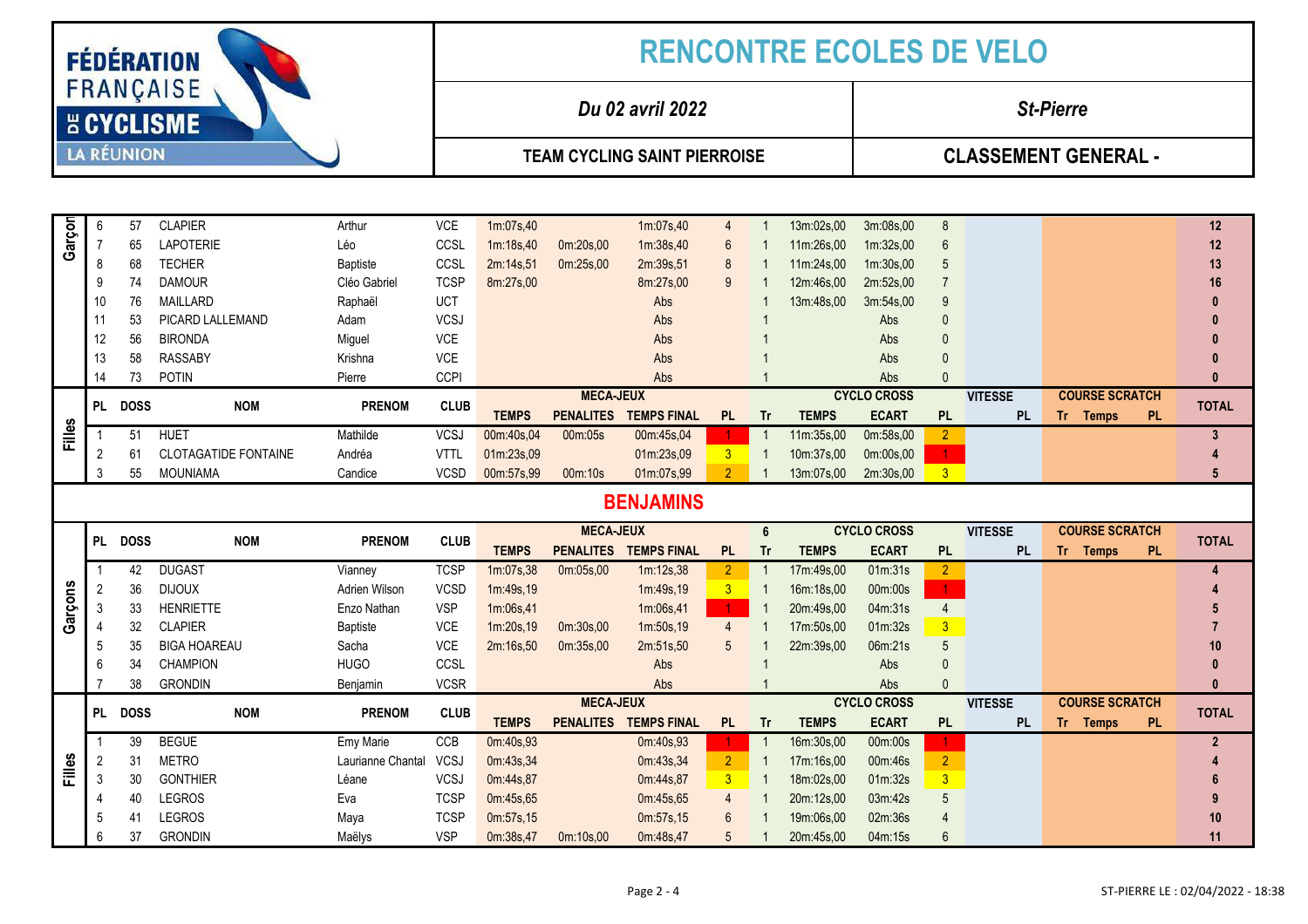

|               | <b>MINIMES</b> |             |                  |            |                    |             |                  |                  |                    |                |    |                    |                    |                |                |                       |          |              |                  |
|---------------|----------------|-------------|------------------|------------|--------------------|-------------|------------------|------------------|--------------------|----------------|----|--------------------|--------------------|----------------|----------------|-----------------------|----------|--------------|------------------|
|               | <b>PL</b>      | <b>DOSS</b> |                  |            | <b>PRENOM</b>      |             | <b>MECA-JEUX</b> |                  |                    |                | 10 |                    | <b>CYCLO CROSS</b> |                | <b>VITESSE</b> | <b>COURSE SCRATCH</b> |          | <b>TOTAL</b> |                  |
|               |                |             |                  | <b>NOM</b> |                    | <b>CLUB</b> | <b>TEMPS</b>     | <b>PENALITES</b> | <b>TEMPS FINAL</b> | PL             | Tr | <b>TEMPS</b>       | <b>ECART</b>       | <b>PL</b>      | <b>PL</b>      |                       | Tr Temps | <b>PL</b>    |                  |
|               |                | 6           | <b>HUET</b>      |            | Mathéo             | <b>VCSJ</b> | 0m:43s,95        |                  | 0m:43s,95          |                |    | 18m:03s,00         | 0m:00s,00          |                |                |                       |          |              | $\overline{2}$   |
|               |                |             | <b>BOYER</b>     |            | Jérémy             | <b>VCE</b>  | 0m:52s,24        | 0m:05s,00        | 0m:57s,24          | 2 <sup>1</sup> |    | 19m:57s,00         | 1m:54s.00          | 5              |                |                       |          |              |                  |
|               | 3              |             | <b>HUET</b>      |            | Joseph Alexis      | <b>VCSJ</b> | 1m:06s,97        |                  | 1m:06s,97          | 4              |    | 18m:51s,00         | 0m:48s,00          |                |                |                       |          |              |                  |
| Garçons       |                |             | <b>BEGUE</b>     |            | Benjamin           | <b>CCB</b>  | 1m:12s,10        |                  | 1m:12s,10          | $6^{\circ}$    |    | 18m:08s,00         | 0m:05s,00          | $\overline{2}$ |                |                       |          |              |                  |
|               | 5              |             | <b>MOUNIAMA</b>  |            | Raphaël            | <b>VCSD</b> | 0m:55s,29        | 0m:10s,00        | 1m:05s,29          | 3 <sup>7</sup> |    | 20m:34s,00         | 2m:31s,00          |                |                |                       |          |              | 10               |
|               | 6              |             | <b>HENRIETTE</b> |            | Mathéo             | <b>VSP</b>  | 1m:03s,81        | 0m:05s.00        | 1m:08s,81          | 5              |    | 20m:07s,00         | 2m:04s,00          | 6              |                |                       |          |              | 11               |
|               |                |             | <b>METRO</b>     |            | Stanislas François | <b>VCSJ</b> | 1m:10s,43        | 0m:20s.00        | 1m:30s.43          | 8              |    | 18m:46s,00         | 0m:43s.00          | 3              |                |                       |          |              | 11               |
|               | 8              |             | BEAUVAL          |            | Lorick Jonathan    | <b>TCSP</b> | 1m:06s,24        | 0m:10s,00        | 1m:16s,24          |                |    | 22m:32s,00         | 4m:29s,00          | 8              |                |                       |          |              | 15               |
|               | 12             |             |                  |            |                    |             |                  |                  | Abs                | 0              |    |                    | ###########        |                |                |                       |          |              | $\boldsymbol{0}$ |
|               | <b>PL</b>      | <b>DOSS</b> |                  | <b>NOM</b> | <b>PRENOM</b>      | <b>CLUB</b> |                  | <b>MECA-JEUX</b> |                    |                |    | <b>CYCLO CROSS</b> |                    |                | <b>VITESSE</b> | <b>COURSE SCRATCH</b> |          | <b>TOTAL</b> |                  |
|               |                |             |                  |            |                    |             | <b>TEMPS</b>     | <b>PENALITES</b> | <b>TEMPS FINAL</b> | <b>PL</b>      | Tr | <b>TEMPS</b>       | <b>ECART</b>       | <b>PL</b>      | <b>PL</b>      |                       | Tr Temps | <b>PL</b>    |                  |
| <b>Filles</b> |                | 51          | <b>GRONDIN</b>   |            | Léa                | <b>VCSD</b> | 0m:33s,63        |                  | 0m:33s.63          |                |    | 20m:03s,00         | 0m:00s,00          |                |                |                       |          |              | $\overline{2}$   |
|               | $\overline{2}$ | 55          | <b>HENRIETTE</b> |            | Emeline            | <b>VSP</b>  | 0m:34s,53        |                  | 0m:34s.53          | 2 <sup>2</sup> |    | 22m:00s,00         | 1m:57s.00          | $\overline{2}$ |                |                       |          |              |                  |
|               | 3              | 54          | <b>PAYET</b>     |            | Tessy Heïdy        | <b>VSP</b>  | 0m:47s,50        | 0m:15s,00        | 1m:02s,50          | 3 <sup>1</sup> |    | 22m:01s,00         | 1m:58s,00          | $\mathbf{3}$   |                |                       |          |              |                  |
|               |                | 56          | <b>DAMOUR</b>    |            | Lauryne            | <b>VSP</b>  | 1m:03s.54        | 0m:10s,00        | 1m:13s.54          |                |    | 22m:25s,00         | 2m:22s,00          |                |                |                       |          |              | 8                |